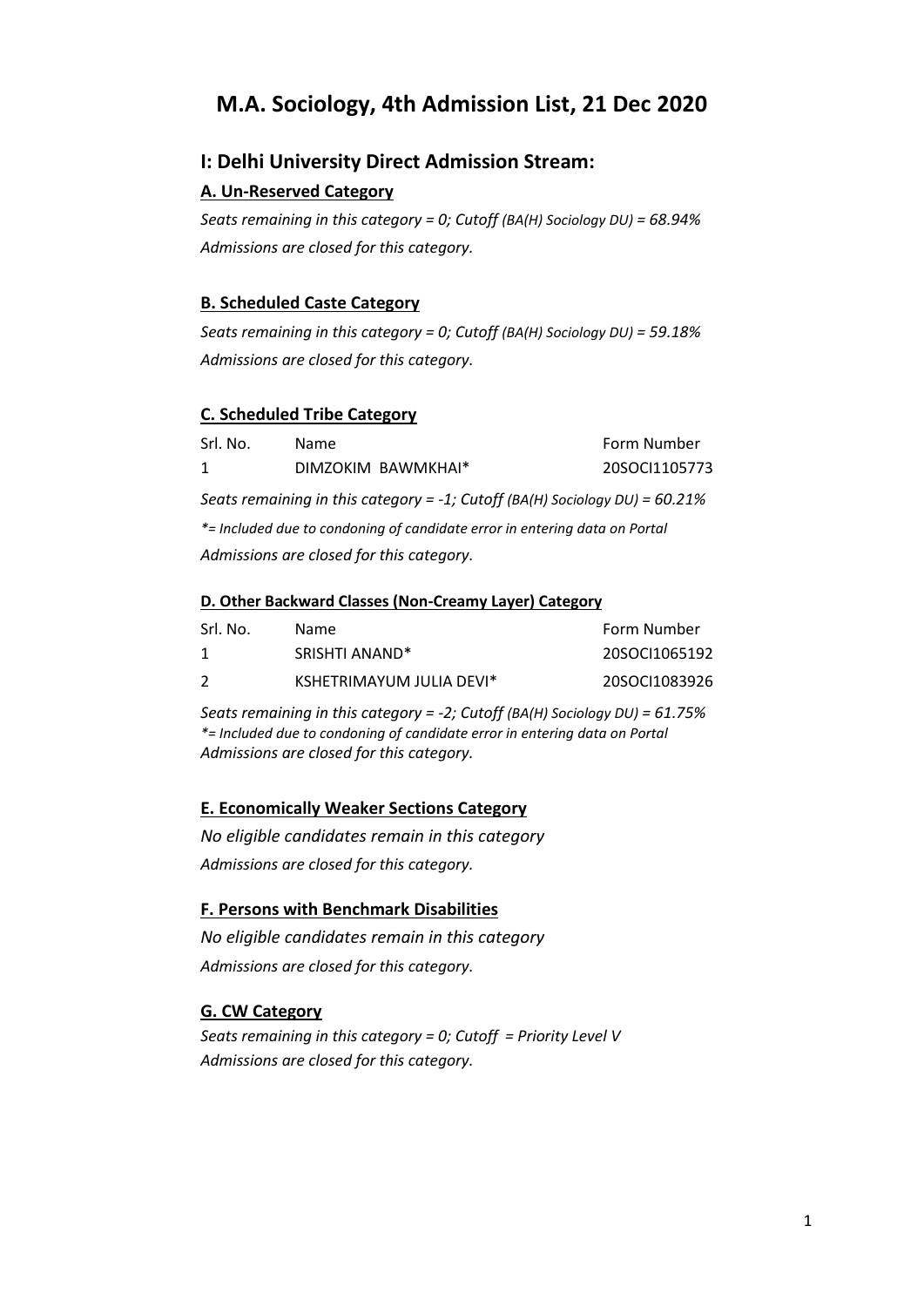# **M.A. Sociology, 4th Admission List, 21 Dec 2020 II. Entrance Test Stream**

## **A. Un-Reserved Category**

| Srl. No. | Name                           | <b>Form Number</b> |
|----------|--------------------------------|--------------------|
|          | SIDRA ALI PALAZHI <sup>@</sup> | 20SOCI1074908      |

*Seats remaining in this category = 1\*; Cutoff (Entrance Test Score) = 155* @= Selected via Tie-Breaker(UG marks); moved from OBC-NCL category \*=Result Awaited

#### **B. Scheduled Caste Category**

| Srl. No.                                                                   | <b>Name</b>                          | Form Number   |
|----------------------------------------------------------------------------|--------------------------------------|---------------|
| $\mathbf{1}$                                                               | AMRUTHRAJ V G*                       | 20SOCI1134635 |
| Seats remaining in this category = 0; Cutoff (Entrance Test Score) = $101$ |                                      |               |
|                                                                            | *= Tie-Breaker, higher UG percentage |               |

#### **C. Scheduled Tribe Category**

*Seats remaining in this category = 0; Cutoff (Entrance Test Score) = 130*

#### **D. Other Backward Classes (Non-Creamy Layer) Category**

| Srl. No.                                                                   | <b>Name</b>           | Form Number    |
|----------------------------------------------------------------------------|-----------------------|----------------|
| 1                                                                          | <b>ABHISHEK YADAV</b> | 20SOCI11004730 |
| $\mathcal{L}$                                                              | NAROTTAM KUMAR*       | 20SOCI1162288  |
| Seats remaining in this category = 0; Cutoff (Entrance Test Score) = $115$ |                       |                |
| *= Tie-Breaker, higher UG percentage                                       |                       |                |

#### **E. Economically Weaker Sections Category**

1 KRISHNA KANHAIYA 20SOCI1040471 *Seats remaining in this category = 0; Cutoff (Entrance Test Score) = 86*

#### **F. Persons with Benchmark Disabilities**

| Srl. No. Name                                                           |             | Form Number   |  |
|-------------------------------------------------------------------------|-------------|---------------|--|
| 1                                                                       | VINOD KUMAR | 20SOCI1016323 |  |
| Seats remaining in this category = 0; Cutoff (Entrance Test Score) = 50 |             |               |  |

#### **G. CW Category**

| Srl. No. | <b>Name</b> |                                                                                | Form Number |
|----------|-------------|--------------------------------------------------------------------------------|-------------|
|          |             | Seats remaining in this category = 0; Cutoff = Priority Level III, Ent.Mark=87 |             |